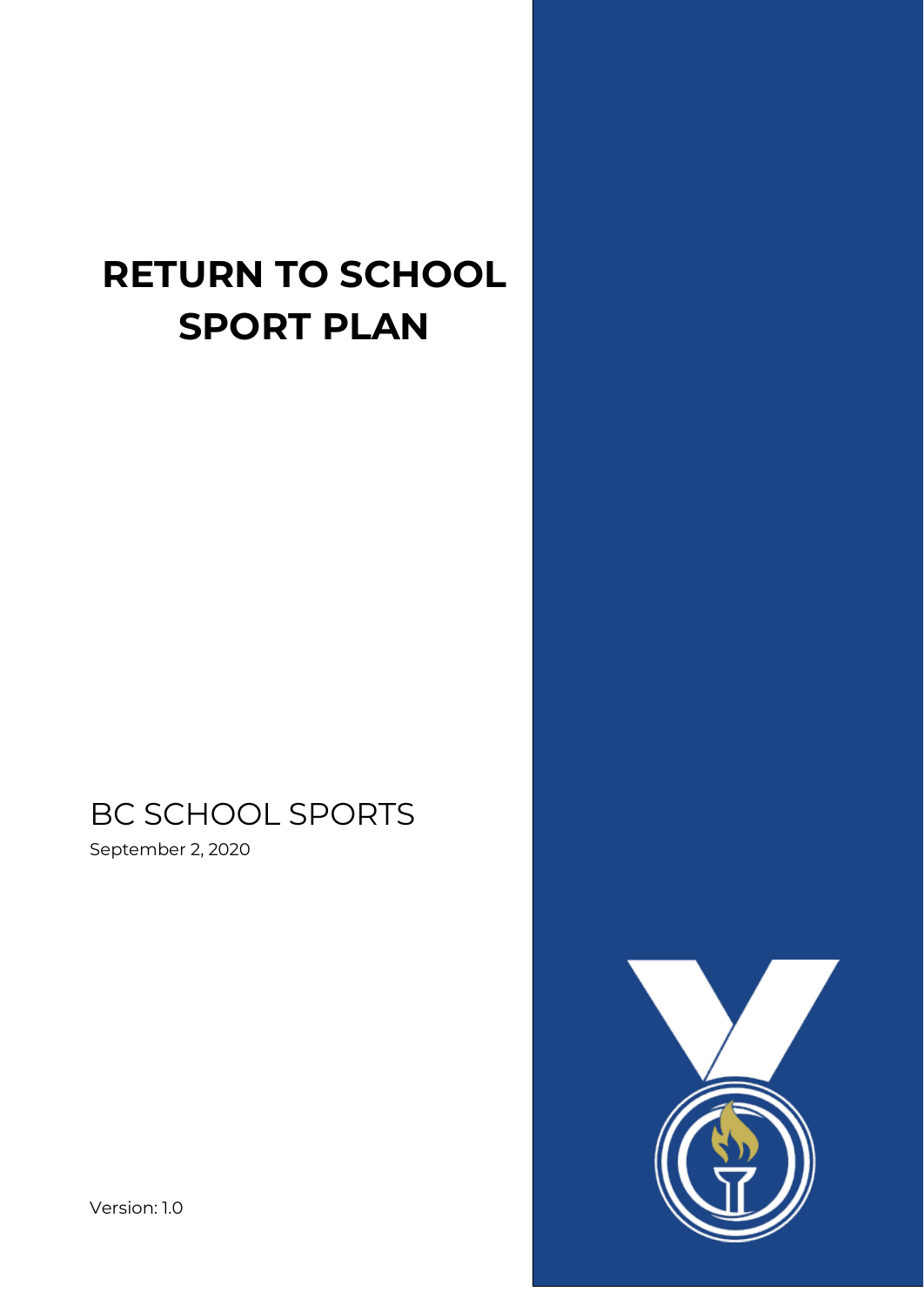| <b>INTRODUCTION</b>                                                      | 3  |
|--------------------------------------------------------------------------|----|
| Purpose                                                                  | 3  |
| Importance of School Sport                                               | 3  |
| Dynamic Response to Pandemic                                             | 3  |
| <b>Current BCSS Stage</b>                                                | 4  |
| <b>GOVERNANCE &amp; DECISION MAKING</b>                                  | 5  |
| Governance Permissions: School & School District Discretion              | 5  |
| Responsibility for Adherence to the Rules                                | 5  |
| <b>MITIGATION &amp; OUTBREAK PROTOCOL</b>                                | 6  |
| <b>Risk Mitigation</b>                                                   | 6  |
| Outbreak Protocol                                                        | 7  |
| <b>GENERAL SAFETY CONSIDERATIONS FOR ALL BCSS RETURN TO SCHOOL SPORT</b> |    |
| <b>STAGES</b>                                                            | 7  |
| <b>RETURN TO SCHOOL SPORT STAGES</b>                                     | 9  |
| Stage 1: No in-person school sport activities                            | 9  |
| Stage 2: Intra-School Activities Within Educational Cohorts              | 9  |
| Stage 3: Inter-school activities with modifications and restrictions     | 13 |
| Stage 4: Normalized School Sport                                         | 14 |
| <b>COVID-19</b>                                                          | 15 |
| Transmission                                                             | 15 |
| Symptoms                                                                 | 15 |
| Prevention                                                               | 16 |
| <b>RESOURCES</b>                                                         | 16 |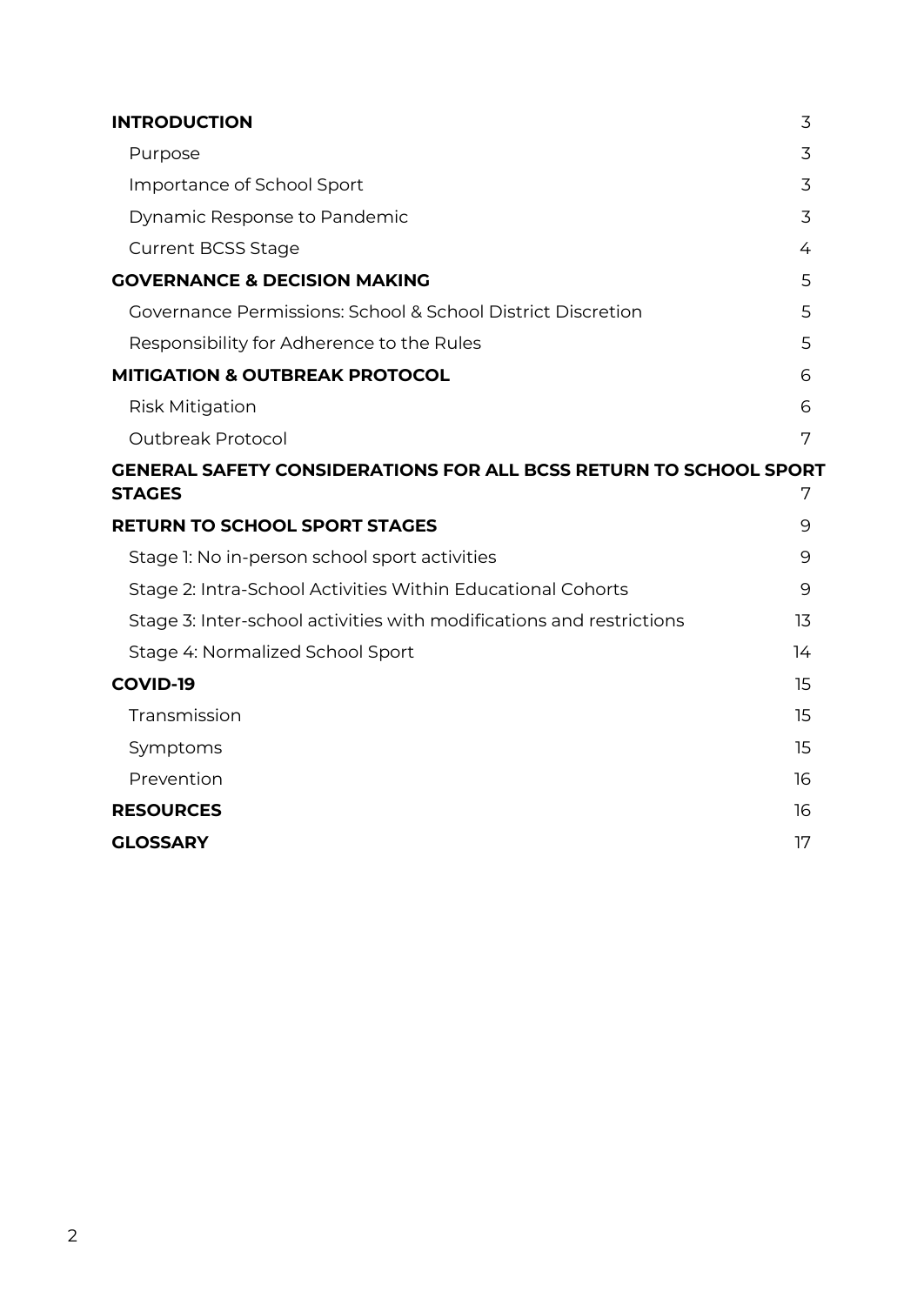## <span id="page-2-0"></span>**INTRODUCTION**

### <span id="page-2-1"></span>Purpose

The purpose of this document is to support the over 450 member schools around the province in safely reintegrating school sport activities during the COVID-19 pandemic.

## <span id="page-2-2"></span>Importance of School Sport

School sport remains one of the most valued co-curricular activities for students and our member school communities. School sport continues to provide one of the lowest barrier entries to sport available, costs are generally much lower than club and community sport and schools often provide the necessary equipment or cover fees for families that are unable to pay. Additionally, BCSS through its partnership with KidSport BC allows schools to apply for funds for their student-athletes who may require some assistance with their participation fees. Further, many districts have nocut policies in lower grades or will run multiple teams to ensure that students in the younger grades all have a chance to participate.

BCSS and its member schools believe participating in school sport is a privilege. With this comes the understanding that any participating student-athlete must ensure their behaviour, actions and academic standing meet the expectations as set by their school.

There is an abundance of research that supports that participation in school sport aids in the development of critical life skills, improves the mental well-being of a student, enhances their academic achievement and leads to healthier habits into adulthood.

Recent research conducted during the pandemic has indicated that 70% of studentathletes are showing signs of depression and anxiety at levels normally requiring medical intervention, a nearly 40% increase over normal benchmarks. Additionally, the study noted physical activity had decreased 50% during the pandemic in these student-athletes. School sport plays a critical role in the physical, emotional and psychological well-being of our student-athletes.

These are a few of the many reasons bringing school sport back, albeit in a modified way, is critical to the health of our student-athletes, and the sustainability of school sport as a pillar of the educational experience.

## <span id="page-2-3"></span>Dynamic Response to Pandemic

Predicting the future during this unprecedented time is nearly impossible. It is important to note that the stage for the Return to School Sport and even the guidelines within the stages will change in response to the guidance of the Public Health Officials. Any changes will be communicated to the membership and partner stakeholders. BCSS has identified 4 stages for operating through this pandemic.

| <b>Stage 1</b>   | <b>Stage 2</b>                                                                 | Stage 3                                                           | Stage 4                               |
|------------------|--------------------------------------------------------------------------------|-------------------------------------------------------------------|---------------------------------------|
| sport activities | No in-person school   Intra-School activities<br>within educational<br>cohorts | Inter-school activities<br>with modifications<br>and restrictions | Normalized school<br>sport activities |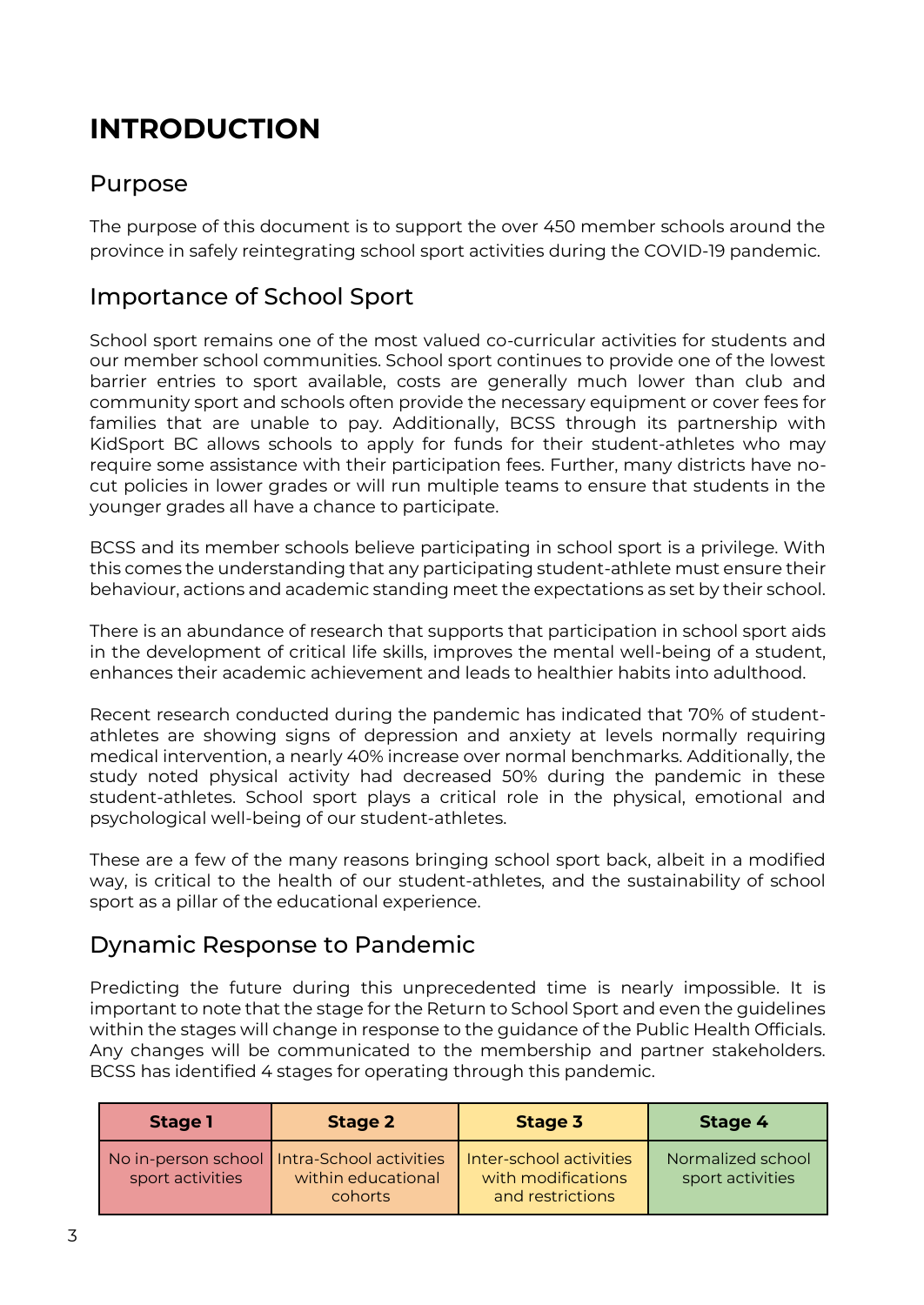## <span id="page-3-0"></span>Current BCSS Stage

On March 16, 2020, the BCSS Board of Directors, consistent with the Province's State of Emergency Declaration and mandatory school closures, issued a moratorium on all inperson school sport activities. This became Stage 1 in our Return to School Sport plan and was in effect from March 16, 2020, and will continue through September 9, 2020.

Effective September 10, 2020, as per the Ministry of Education Restart School Plan, the BCSS Board of Directors will lift the moratorium and place BCSS in **Stage 2: Intraschool activities within educational cohorts**. The Board will be closely monitoring the re-introduction of school sport during this stage. Working collaboratively with school districts, administrators, athletic directors, the Ministry of Education and public health officials, the Board will determine when it is safe to move to stage 3.

#### **BC School Sports is currently in STAGE 2 of the Return to School Sport Plan.**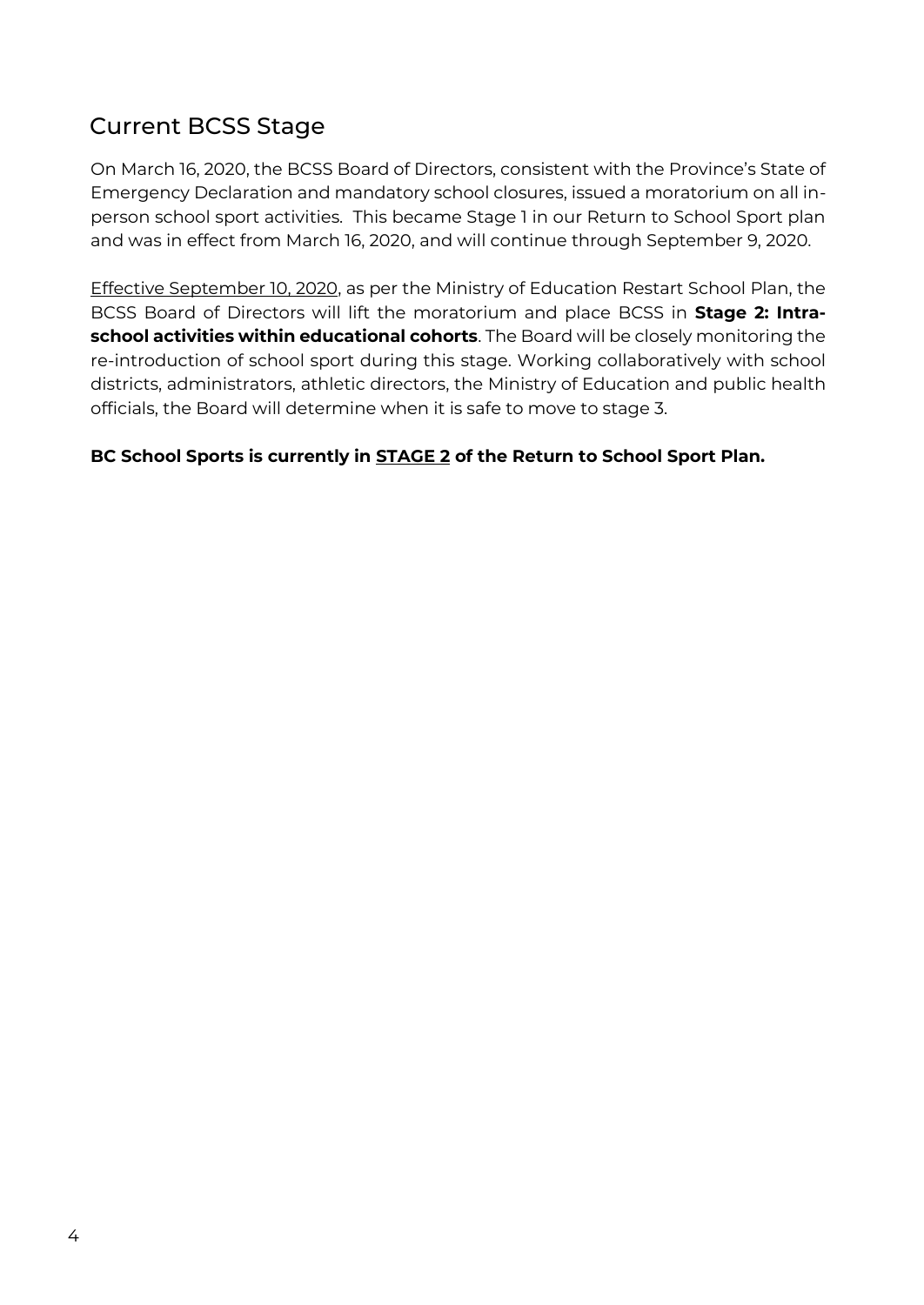## <span id="page-4-0"></span>**GOVERNANCE & DECISION MAKING**

## <span id="page-4-1"></span>Governance Permissions: School & School District Discretion

While member schools may not proceed with activities that have not been permitted by BC School Sports, the decision to offer approved activities will remain at the discretion of the School District and/or Member School. (ie. If BCSS is in Stage 2 of the Return to School Sport plan, which allows for intra-school, educational cohort-based activities, a school district or school may choose not to offer those activities at any given time).

It is recommended that each school district, in collaboration with their District Health and Safety Office review these guidelines before commencing any activities. A district or school may not authorize activities that go beyond the scope of those permitted by BCSS.

The application and delivery of school sport experiences must fit into the overall health and safety plan of each school. This can not be considered a stand-alone document or be implemented without consideration of the wider impact. Athletic directors must work with their administrators to ensure the safety protocols are being met and they are consistent with the school's safety plan.

### <span id="page-4-2"></span>Responsibility for Adherence to the Rules

BC School Sports operates on the foundation of self-governance and self-regulation. There is a strong history of BCSS member schools ensuring the approved policies of BCSS are followed to ensure their own adherence to the rules.

COVID-19 policies and guidelines will be no different. It is the responsibility of districts, school administrators and athletic directors to ensure their school is adhering to the COVID-19 policies and guidelines approved by BC Public Health and BC School Sports.

The role of the athletic director has never been more important in a school than right now. The continual education and communication that will be required with coaches and student-athletes, while constantly updating and working with school administration to ensure safety protocols are being met will be critical. BCSS recognizes these are unusual times and there are fiscal challenges across the province, but we strongly encourage districts to maintain all support for athletic directors at this time. Additionally, we ask administrators to empower their AD's to take a hands-on leadership role navigating this return to school sport.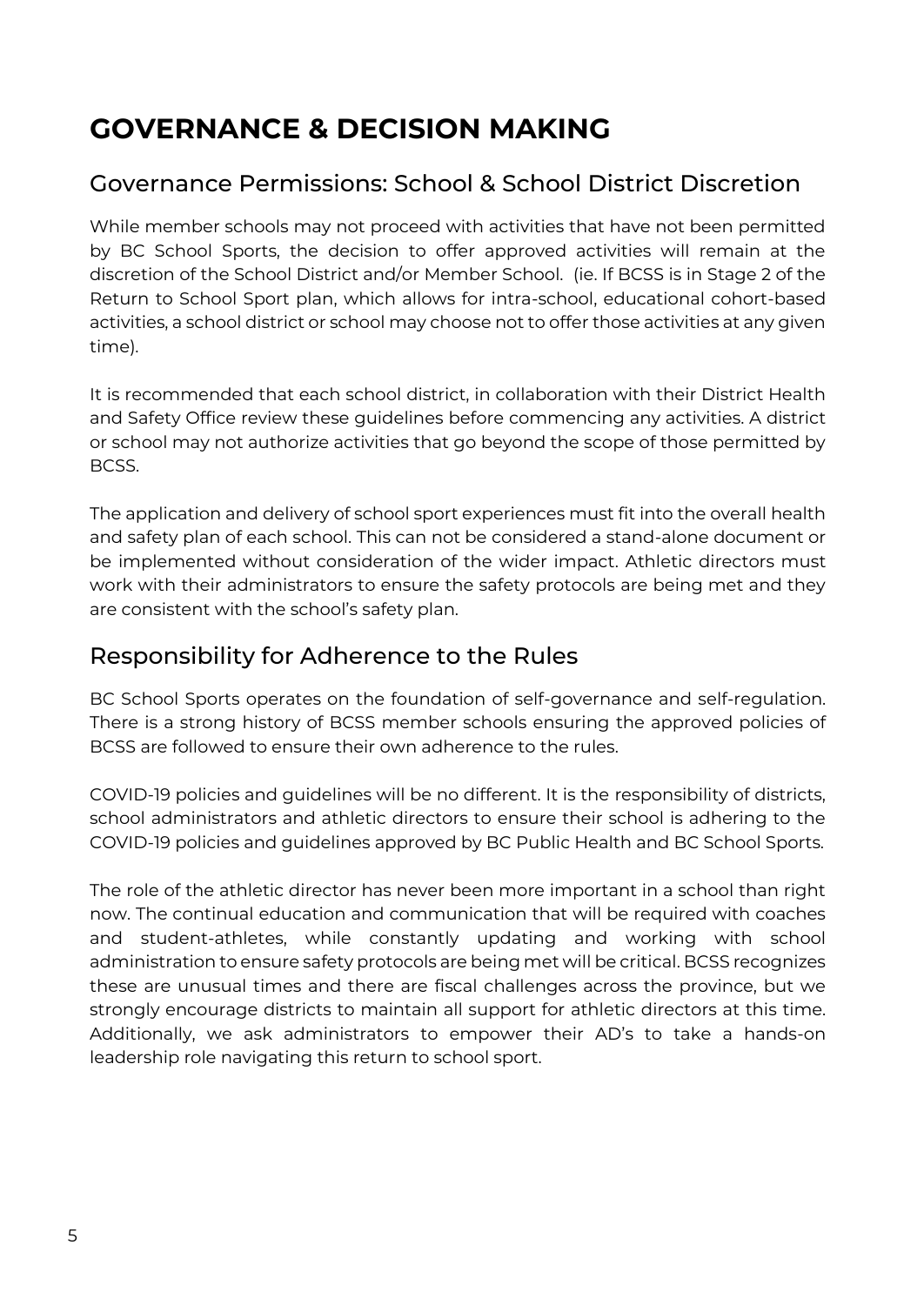## <span id="page-5-0"></span>**MITIGATION & OUTBREAK PROTOCOL**

**Public Health Measures** Includes Orders from the Provincial Health Officer, improved testing, and contact tracing. More Protective **Environmental Measures** Includes being outdoors, using visual cues for maintaining<br>physical distance, and more frequent cleaning and disinfection. Administrative Measures<br>Includes changes in scheduling and work practices, and<br>decreased density of individuals. **Personal Measures** Includes staying home when sick, maintaining physical<br>distance/minimizing physical contact, and hand hygiene Less Protective **Personal Protective Equipment** Includes gloves and masks

The Hierarchy for Infection Prevention and Exposure Control Measures for Communicable Disease

### <span id="page-5-1"></span>Risk Mitigation

- Student-athletes and coaches should, consistent with their school's safety plan complete a daily check for signs and symptoms of illness
- Member schools must complete a comprehensive assessment of their school sport facilities as part of their safety plan, and create mitigation strategies wherever required.
- By offering school sport activities, Member Schools are acknowledging the guidelines of the Government of BC and the Return to School Sport Plan from BC School Sports.
- Member schools and school districts are encouraged to consult their legal and occupational health experts and consider providing student-athletes (and their legal guardian), with an agreement acknowledging their acceptance of the risk of participating in school sport activities during the COVID-19 pandemic. The decision to require an agreement is at the discretion of the school or school district.
- Non-teacher coaches should explicitly receive a copy of the school safety plan, the BCSS Return to School sport plan, and an environment to review and ask questions before leading students in any school sport activities.
- In Stage 2, it is recommended that schools keep records of who attended each training session on a day-by-day basis.
- Coaches should not use traditional whistles and can use electronic whistles or other means of communicating with their student-athletes.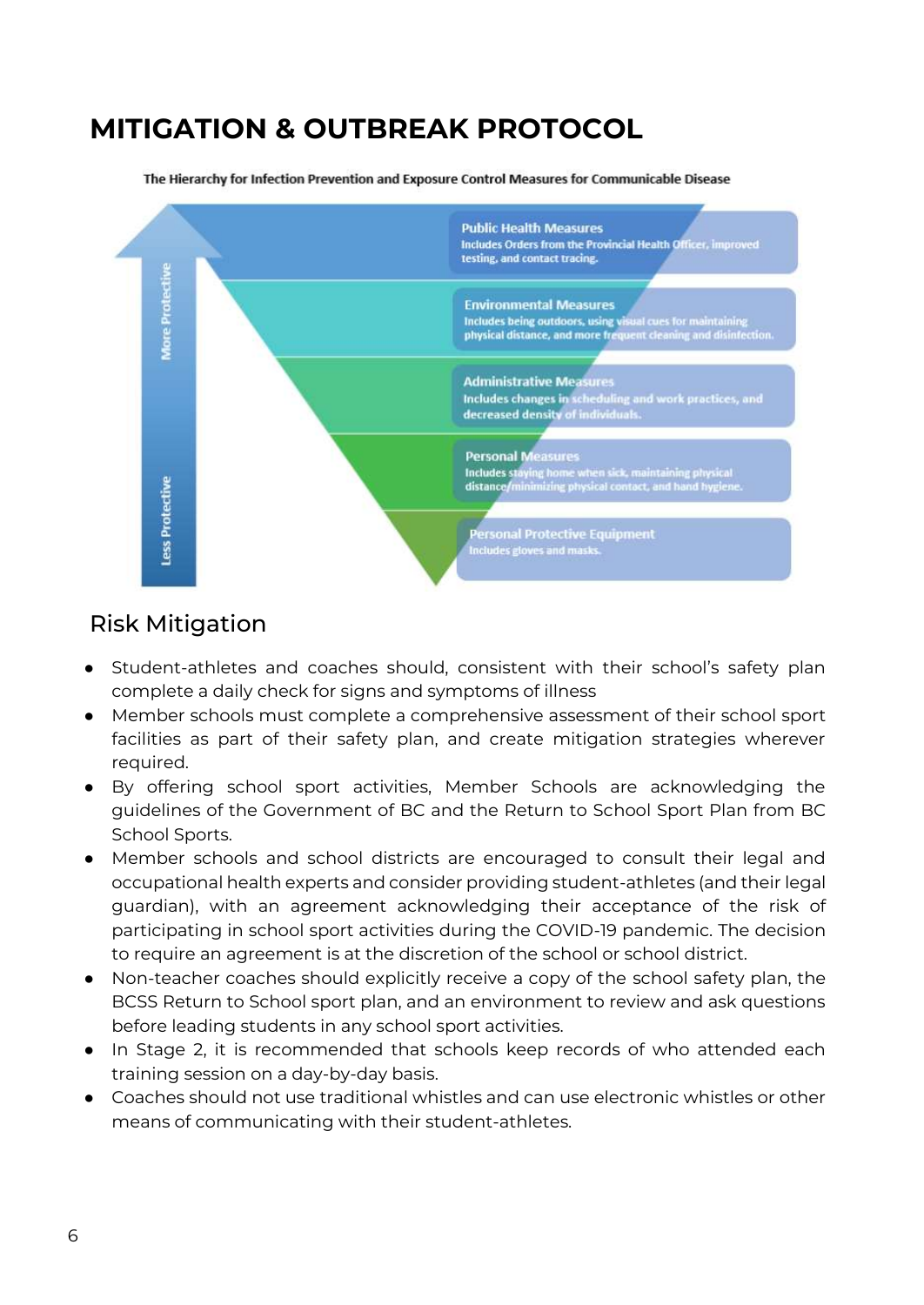## <span id="page-6-0"></span>Outbreak Protocol

- Upon notification of a participating student-athlete receiving a positive diagnosis for COVID-19, the coach and/or athletic director will notify the appropriate person as per the Member School's outbreak plan. The school outbreak plan should be followed.
- Once the outbreak plan has been initiated, and separate from that process, the athletic director must contact BC School Sports and advise them of the studentathlete positive test. In Stage 2, we do not require any personal information about the student, simply the date of the positive test, the gender of the student-athlete and the sport(s) the student-athlete was participating in. This data will simply be used by BCSS to assist with tracking trends and statistics, to help identify potential areas for future progression or areas that may need further modification. The school and district remain responsible for following through with the outbreak protocol and liaising with public health officials as required.
- If a student-athlete is in an educational cohort that has an exposure, but no studentathletes receive positive tests, reporting to BCSS is not required.

It is at the discretion of the member school administration and/or school district administration when that team/cohort can resume their school sport activities.

## <span id="page-6-1"></span>**GENERAL SAFETY CONSIDERATIONS FOR ALL BCSS RETURN TO SCHOOL SPORT STAGES**

**Hand Washing Stations or Hand Sanitizer**: Schools should ensure that studentathletes have easy access to handwashing/sanitizing stations. Washing/sanitizing your hands is recommended whenever touching common surfaces or shared equipment. Student-athletes are required to wash (or sanitize with ABHR) their hands before, during, and after any school sport activities. Coaches should ensure that as important as hydration breaks are, that student-athletes are washing or disinfecting their hands at least with the same frequency.

**Masks**: The Government of BC encourages the use of non-medical face coverings whenever social distancing can't be adhered to. Student-athletes are encouraged to wear a non-medical face mask before and after school sport activities and wherever social distancing can not be maintained. Players who may be on the sidelines for a portion of a training session are encouraged to wear masks when waiting to return to the field of play. Coaches should wear masks.

**Shared Equipment**: While we encourage schools to reduce the amount of shared equipment when feasible, shared equipment is permitted within an educational cohort. For example, a multi-ball rotation is recommended to assist with the proper cleaning of shared equipment during school sport activities. There can be no sharing of equipment between students of different cohorts unless it is properly sanitized and disinfected.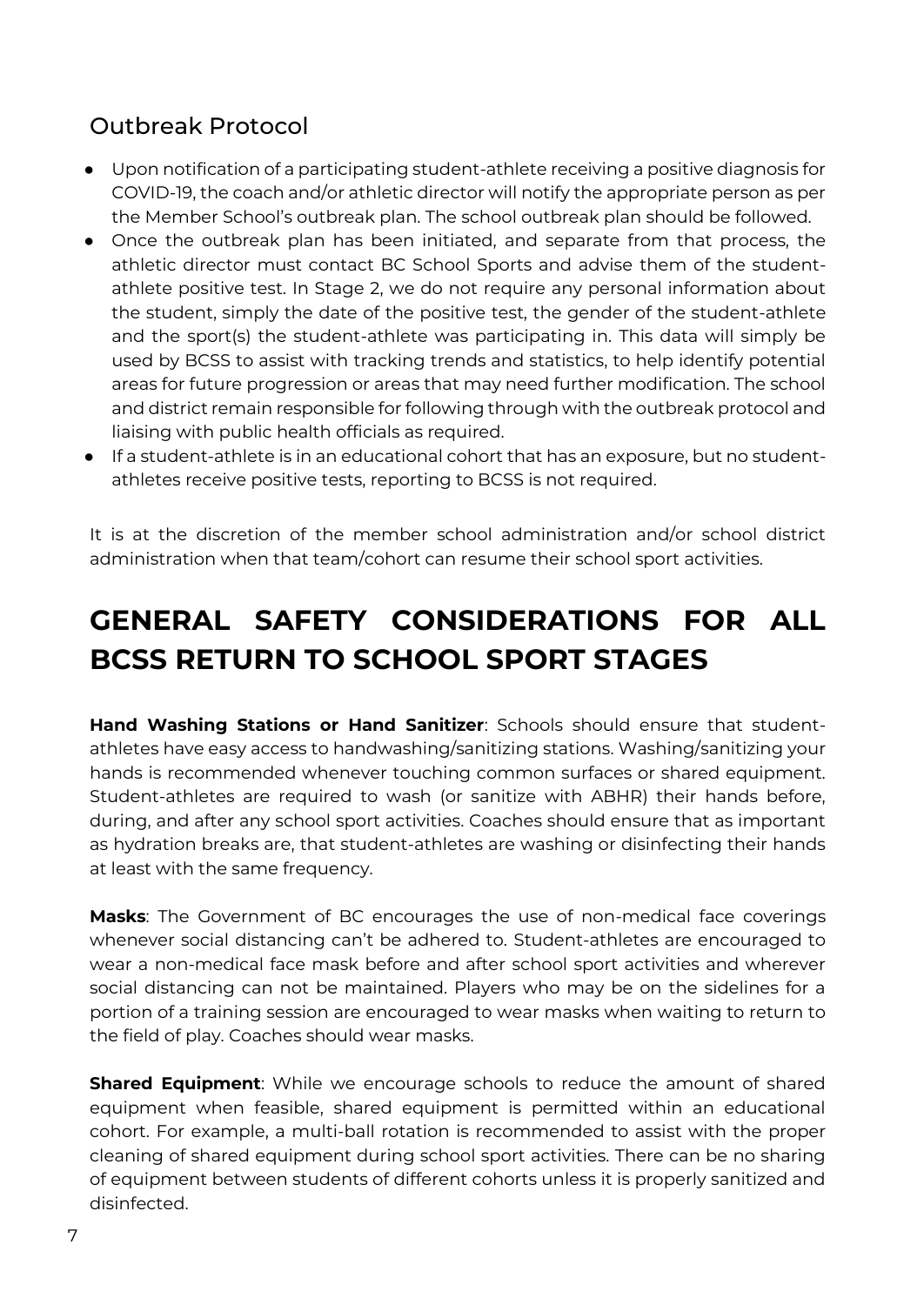**Social Distancing**: Social distancing of 2 metres (6 feet) is to be maintained wherever possible. To prevent the spread of COVID-19 student-athletes are strongly encouraged to social distance from fellow student-athletes, coaches, or team staff before, during, and after school sport activities.

**Group Size**: As per the Government of BC's regulations, gatherings of greater than 50 persons are not permitted, even if social distancing is enforced. It should be noted that in the Return to Play document from ViaSport that applies to club and community sport settings, the 50 persons does not include coaches or event volunteers. When evaluating how this has been applied around the province, the consensus application is that the maximum of 50 applies to one regulation field of play, and it's normal and appropriate spectator areas. For example, it would apply to one full-sized soccer field and the bleachers or spectator areas for that field. It is important however we remain logical and note that an outdoor soccer field is a much larger and less risk than say an indoor lacrosse box that contains 3 volleyball courts.

**Facility Preparedness, Signage and Wayfinding**: We encourage the use of school facilities whenever possible to ensure enhanced cleaning protocols and procedures are being met. School sport facilities should be in the school safety plan and subject to the required enhanced cleaning required by the school and school district. Using 3rd party facilities is permitted but should be approved by the school or district administrators and school groups must adhere to the facility-specific protocols in place. Indoor and Outdoor facilities should have appropriate wayfinding and signage to assist with the direction of traffic, to promote one-way traffic and eliminate congestion points where people congregate.

**Locker Rooms/Change Rooms:** Each Member School will determine if the locker rooms can be used for any specific purposes. We encourage programs to ask their student-athletes to arrive for any school sport as prepared as possible. Where the use of locker rooms may be required, ensure the timing of student entry and exits are scheduled and regulated and enhanced cleaning protocols are in place. It is strongly recommended schools consult their Health and Safety representative to evaluate the needs for these facilities and use them only when required.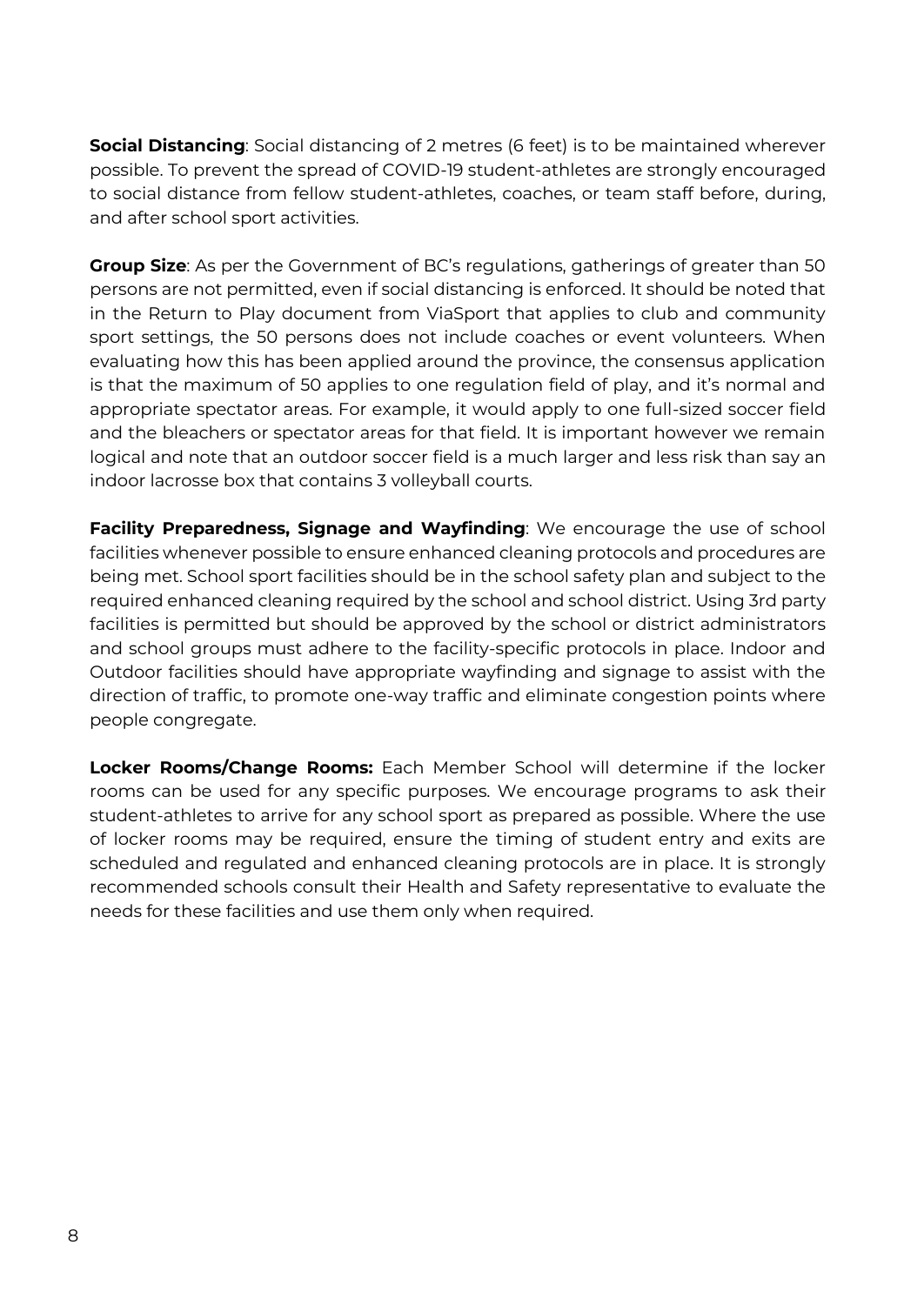## <span id="page-8-0"></span>**RETURN TO SCHOOL SPORT STAGES**

## <span id="page-8-1"></span>Stage 1: No in-person school sport activities

In this stage, there are to be no in-person school sport activities. Facilities are closed, all in-person team activities are not permitted to meet in person. This includes "off-site" unofficial practices, workouts, or meetups between the team and coaches. Virtual team meetings and workouts are permitted to stay engaged with your team if the team has already been selected.

#### Stage 1: Questions & Answers

#### *Q:* **Can I get my athletes to meet me in a public park/court to practice?**

*A:* No, you are not permitted to interact with your student-athletes at any time in person during this stage, you may provide online workouts/individual drills, but they are to be performed individually. For the safety of all athletes and coaches, at no time should coaches or parents be encouraging athletes to interact in person.

#### *Q:* **My administrator said they are okay with us practicing does that mean we can practice?**

*A:* While in Stage 1 there are no school sport activities, even if the administrator is comfortable with offering school sport activities. Participating in school sport while in stage 1 could result in penalties ranging from monetary fines to disqualification from postseason play to a suspension of the school from BCSS activities.

#### *Q:* **My sport is a non-contact, low-risk sport. Can we operate if we maintain social distance?**

*A:* No, although BCSS has considered the risk of each of the 19 sports offered, all school sport activities no matter the risk assessment are not permitted in stage 1.

## <span id="page-8-2"></span>Stage 2: Intra-School Activities Within Educational Cohorts

In stage 2, as per the Ministry of Education Restart Education Plan, co-curricular activities such as school sport may take place, but under the conditions as specified by the Ministry in the plan.

This means that reduced physical contact training and friendly competition can take place within the educational cohorts students are placed in by their school for the delivery of the curriculum. This means that social distancing should still be maintained and masks used for all aspects of preparing for the sporting activity. It is only during the actual activity, within the natural parameters of the sport would there be a reduction in physical distancing, however it is noted that contact should be reduced. This eliminates any drills or contests where there is intense and/or prolonged physical contact. (ie. Line play in football, scrums in rugby etc). Coaches are required to adapt to the training environment to reduce physical contact in this stage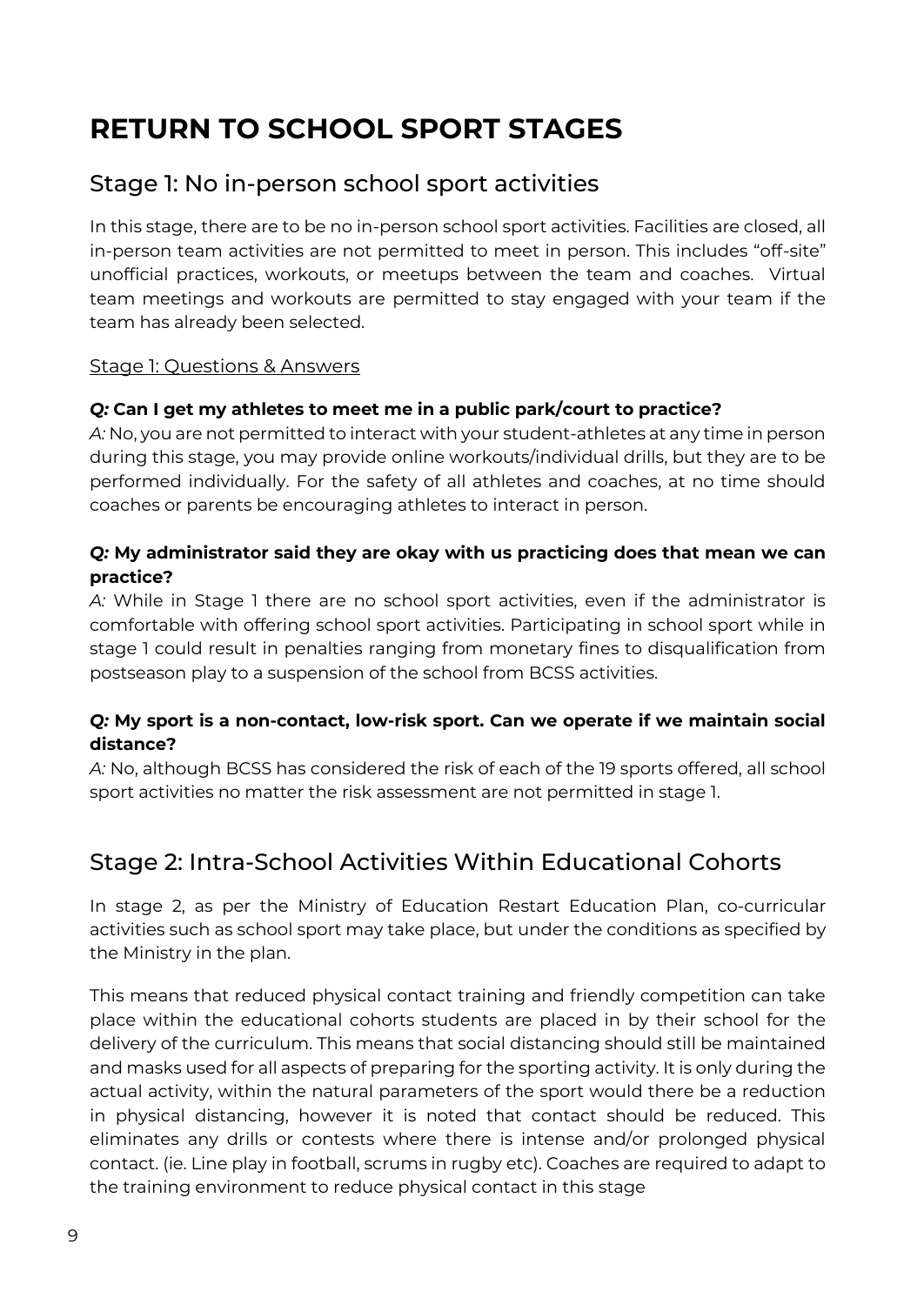Students from different cohorts in the same school may participate together as long as there are strict physical distancing measures implemented. This means maintaining a minimum of 2m of space at all times and no sharing of equipment between students in different cohorts, etc. Unfortunately, in most schools and for most of our activities, this will rule out traditional training environments or practices. Scrimmages or contests between cohorts, even in the same school are also prohibited in this stage.

We want to encourage our schools, athletic directors and coaches to be creative in finding new solutions and ways to engage the student body in your school. While this situation is far from ideal, it does present an opportunity for perhaps wider engagement from those who may not traditionally participate. We must keep in mind that any physical activity and engagement with their school at this time will bring a sense of normalcy and will be beneficial to the physical and mental health of the student. We will continue to work to progress the options available to our member schools, but our member schools should do the same and attempt to expand the reach of school sport even wider within their schools at this time.

#### Stage 2 Specifics

**Group Size in Stage 2**: A maximum of 50 participants in any one training area. Approved coaches and staff are permitted in the training zone, but unless they are a teacher in the same educational cohort, are required to maintain a 2m distance. More than 1 cohort may practice on the same training area as long as the total number of participants doesn't exceed 50, there is no sharing of equipment (without cleaning) between the educational cohorts, and social distancing is maintained between students in different cohorts. We recommend that if a school is going to use one field of play for multiple cohorts, that a "buffer zone" of at least 2m (6ft) be set up that is clearly marked by cones or dividers so that it is easily distinguishable and that students and equipment cannot pass through this area.

**Facility Logistics**: Facilities used for school sport should ensure that in addition to the proper signage to control the flow of traffic, the storage of personal belongings is provided for in a socially distant manner.

**Social Distancing**: Social distancing and reduced contact are encouraged wherever possible. Between students of different educational cohorts, it is mandatory. Coaches should be staying socially distant from athletes if they are involved in coaching multiple cohorts.

**Equipment:** Schools should attempt to reduce shared equipment where possible. Equipment sharing is permitted between students in the same educational cohort. Students in different educational cohorts are not permitted to share equipment unless it has been appropriately sanitized.

**Health and Safety Protocols**: Students required by the Ministry of Education to wear a mask in certain educational settings should continue to do so whenever preparing for, or immediately after a school sport activity. Sports that allow for masks to be worn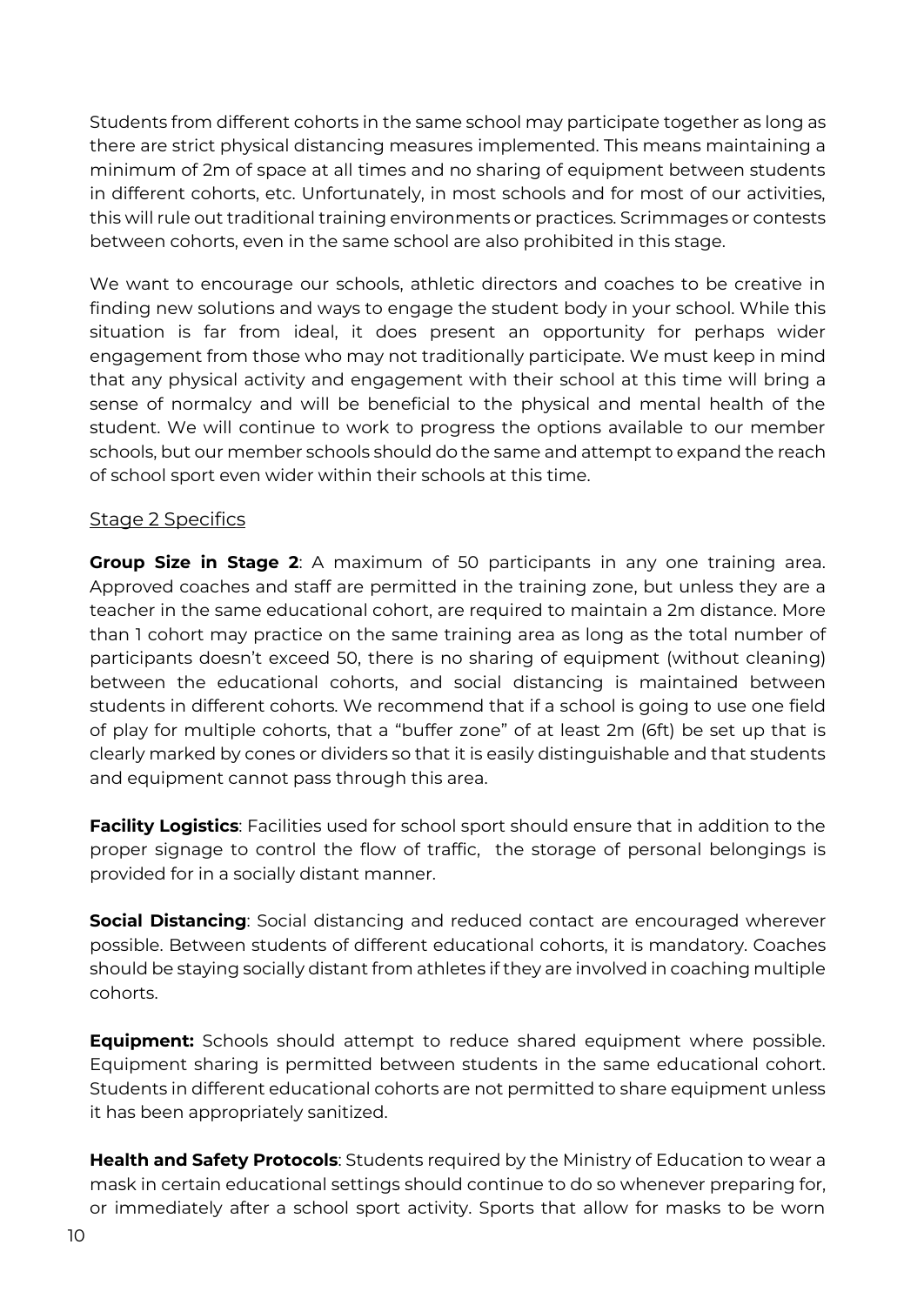during training are encouraged to do so. Coaches and athletic directors must be cognizant of high touch-point surfaces such as pylons or cones. This must be addressed in the school safety plan and approved by the school before the commencement of activities. Any coaches who do not teach within the same educational cohort as the students or coach multiple cohorts of students must wear a mask while coaching.

**STARS & Eligibility:** Member schools are encouraged to upload all their students into STARS at this time. However, schools are NOT required to add them to specific teams in stage 2. For the purpose of BCSS student-athlete transfers, a student participating while BCSS is in stage 2 will not be considered to have participated in an interschool sport.

**Minimizing Contact:** While students in the same cohort can participate in a sport naturally without having to maintain strict social distancing, the ministry has stated that school sport must still maintain reduced contact. This means that in sports where there continuous or sustained close contact (as defined in the glossary) are required to adapt sessions to reduce the sustained contact.

**Spectators:** While this stage provides very little opportunity for any competition, we recommend spectators not be permitted at training or competitive events. If a school chooses to allow them, spectators should be a member of a student-athlete's immediate family bubble, be required to wear a mask, social distance from studentathletes and other spectators and remain in a designated area for spectators. It should be also noted that any spectators contribute to the 50 person maximum at any one training area.

**School Teams Playing as Club Teams:** We have already heard that as a result of the discrepancy between what is currently permitted in a club/community sport setting as opposed to what is currently permitted in school sport that some school teams are looking at playing in club leagues. Here are a few reminders of BCSS policy for administrators, athletic directors and coaches.

- **-** club teams should be an aggregate of players from the community
- **-** teams of BCSS Member Schools may only play teams from other member schools
- **-** a club team must be entirely independent of the school, meaning no provision of equipment, uniforms, facilities or other support, and the club is an entirely outside entity, generally with its own business number and insurance
- **-** a rental agreement for any school space should be in place for outside groups. Note that most school districts at present have stated they will not be renting their gymnasium space to outside groups

We understand the frustration and the desire to look for workarounds, but using your school team as a club team may jeopardize the eligibility of that school team for play in the future. Administrators and AD's should be explicitly clear about the expectations of their coaches, and should ensure any group wanting to explore playing club is meeting all of the standards as listed above. Additionally, what is permitted currently may change as we move forward in the coming months.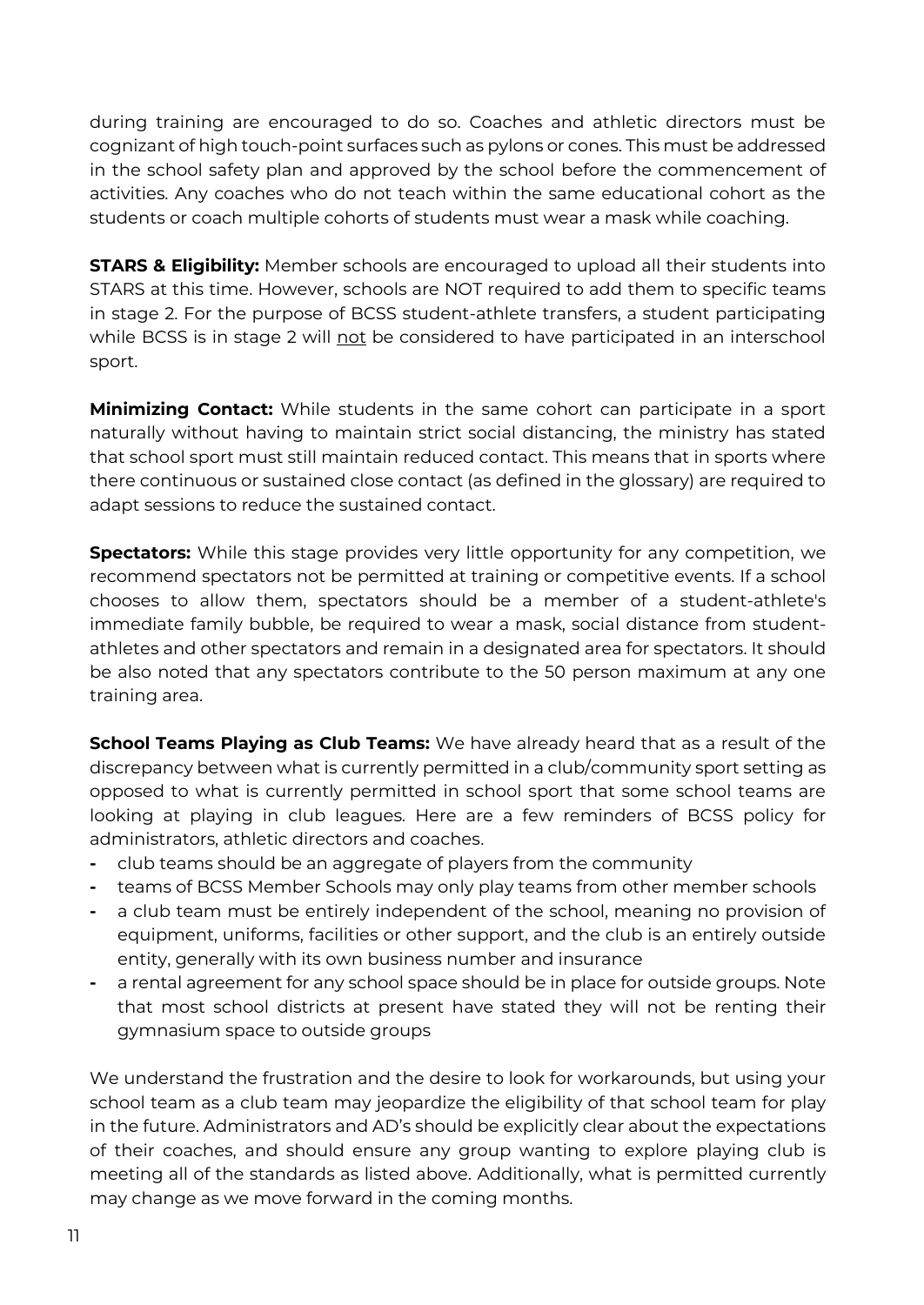#### Stage 2 Questions & Answers

#### *Q:* **The student-athletes on my team are split across multiple cohorts, can we practice together?**

*A:* If you can train in your sport and maintain strict social distancing, then yes. However, in reality, we recognize that the majority of sports will not allow for that. Best practice would dictate that student-athletes from different cohorts have different fields of play. Where that isn't possible, student-athletes from different educational cohorts should be separated by a buffer zone, and maintain physical distancing at all times.

#### *Q:* **We have limited equipment, can different cohorts use the same equipment?**

*A:* Provided that the equipment is sanitized before being used by another cohort, yes, the same equipment can be used. If you are training two (or more) educational cohorts simultaneously, there should be no sharing of equipment, unless again, it's being sanitized before being used by another cohort.

#### *Q:* **Can the same coach be present in multiple cohorts? What about an outside coach?**

*A:* Yes, if the coach comes from within that educational cohort, the coach can be present and interact with the student-athletes as normal. Similar to a TTOC (substitute teacher) a teacher-coach from a different educational cohort, or an outside coach can be present in multiple cohorts provided they maintain social distance from the student-athletes while taking all measures to ensure the safety of all student-athletes, such as wearing a mask at all times. Ultimately, this is at the discretion of the school administration.

#### *Q:* **When will my student-athletes' eligibility be impacted?**

*A:* The number of years of eligibility available to any student-athlete is five consecutive years, beginning with the entry to Grade 8, this remains unchanged. As it pertains to transfers, rostering of players in STARS is NOT required for Stage 2, and a student who participates in this stage is not considered to have participated in that sport for this year.

#### *Q:* **If one of our student-athletes tests positive for COVID-19 what do we do?**

*A:* Follow your school outbreak protocol by notifying the appropriate persons. Once the outbreak protocol has been initiated, the athletic director should contact BC School Sports to report the positive case. We require only the date of the positive test, studentathlete gender and sport.

#### *Q:* **Can cohorts compete against each other as long as they are from the same school?**

*A:* Cohorts are not permitted to compete against one another unless in a sport that allows for social distancing to be maintained. However, creative activities to support participation and healthy competition are encouraged within an educational cohort.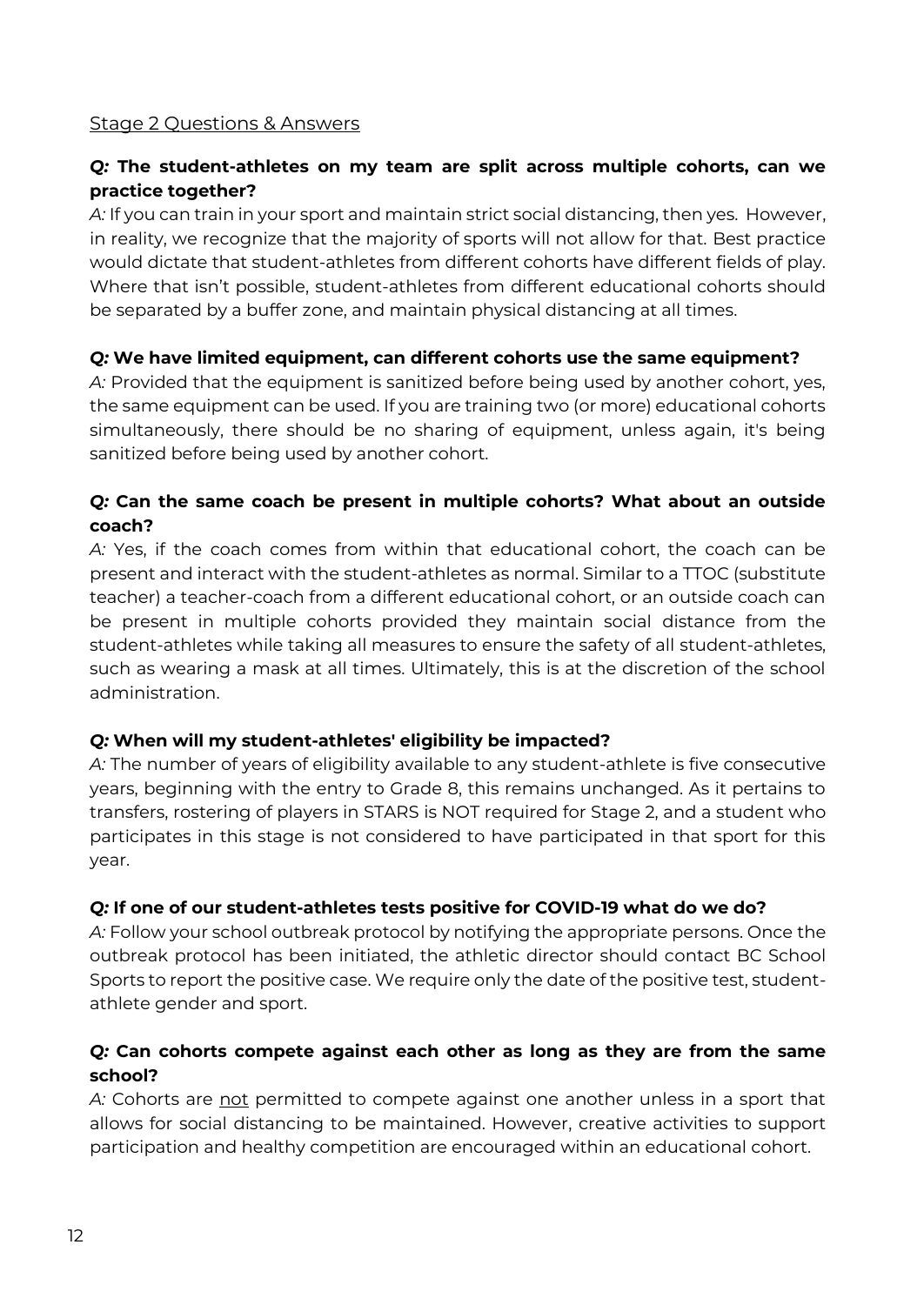#### *Q:* **Can 'contact' sports practice?**

*A:* It is important to note for the sake of coronavirus transmission, contact isn't viewed in the sense of a rough physical sporting play such as in football or rugby. Instead, contact is the amount of time spent close to another person. For example, Ultimate is considered a Group C sport (frequent or sustained contact) despite there being minimal physical contact during gameplay.

BCSS is encouraging schools to get creative with how they provide opportunities for their students. Sports with frequent or sustained contact may practice but are required to modify their practices to ensure a meaningful reduction in contact time. This will look different for each sport. For example, in Ultimate, if during practicing a team is performing game-like simulations, a rule adaptation may be required where the defender must remain two paces from the student-athlete with the disc. In football, this will mean no line play where the D-line and O-line are face to face. In rugby, this would eliminate scrums. For some sports, they may be able to proceed with minimal adaptation, wherein others a training environment will be limited by the restrictions in place due to the nature of that specific sport.

BCSS will work to standardize any rule adaptations required by the government should we be permitted to move to stage 3. However, for stage 2, coaches must adapt their practice plans to reduce sustained or frequent contact between student-athletes.

#### *Q:* **A coach from another school in our health district would like to have a friendly exhibition game while maintaining social distance, can my team participate?**

*A:* During stage 2 there is no inter-school competition permitted; this includes scrimmages, exhibition games, or friendly competition. Even with social distancing, no competition is allowed between cohorts.

#### *Q:* **Can our school practice out-of-season sports (ie. Winter or Spring Sports)?**

*A:* While BCSS is one of the few school sport jurisdictions in North America that does not limit out-of-season practices, at this time it is recommended that schools focus on the seasons currently in season. This is ultimately at the discretion of the school administration and the athletic director.

## <span id="page-12-0"></span>Stage 3: Inter-school activities with modifications and restrictions

BCSS is working hard to obtain permission from the Ministry of Education to move to this stage. We understand the frustration felt by many that club/community sport is progressing to competition and we in school sport are lagging so far behind. We have continually made this argument to those involved in decision making.

We have many concepts available for Ministry review, however one includes proposing that BC School Sports adopt the already approved framework for club/community sport by classifying our activities into four groups based on risk profiles. We are hopeful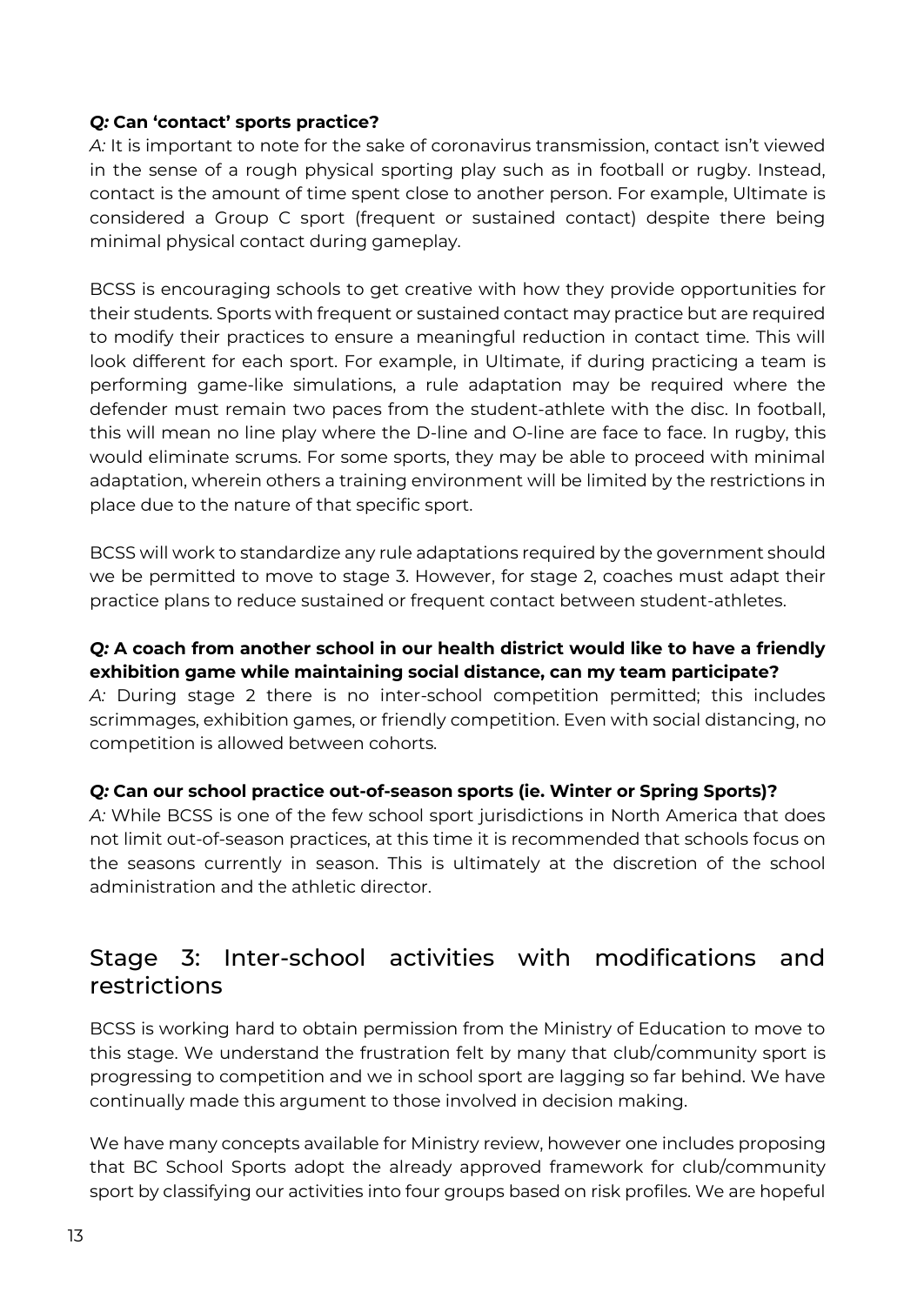we will be able to introduce some inter-school competition, with varying levels of restrictions. They are as follows

Group A Activities - Individual sports that can maintain physical distancing:

Aquatics, Badminton, Golf, Gymnastics, Mtn. Biking, Skiing, Snowboard, Track & Field, Tennis

Group B Activities - Sports that have minimal contact:

Curling, Volleyball

Group C Activities - Sports with frequent or sustained contact:

Basketball, Field Hockey, Football, Soccer, Ultimate, Rugby

Group D Activities - Combat Sports:

**Wrestling** 

It is important to note that these sports are categorized for play in their natural form, or with some minimal adaptations. Once we receive some clarity from the Ministry, we will work with our commissioners and members to determine if altering rules would allow for a better experience for the student-athletes to lower the risk profile of a sport.

An updated version of this document containing details on Stage 3 will be released when we receive approval from the government. **Effective September 10, 2020, all BCSS activities will be in Stage 2 until further notice.** 

### <span id="page-13-0"></span>Stage 4: Normalized School Sport

Training and Competition can resume with limited to no modifications. Zone and Provincial Championships will look and feel similar to what they have in the past, although may require adaptation based on the guidance of public health officials.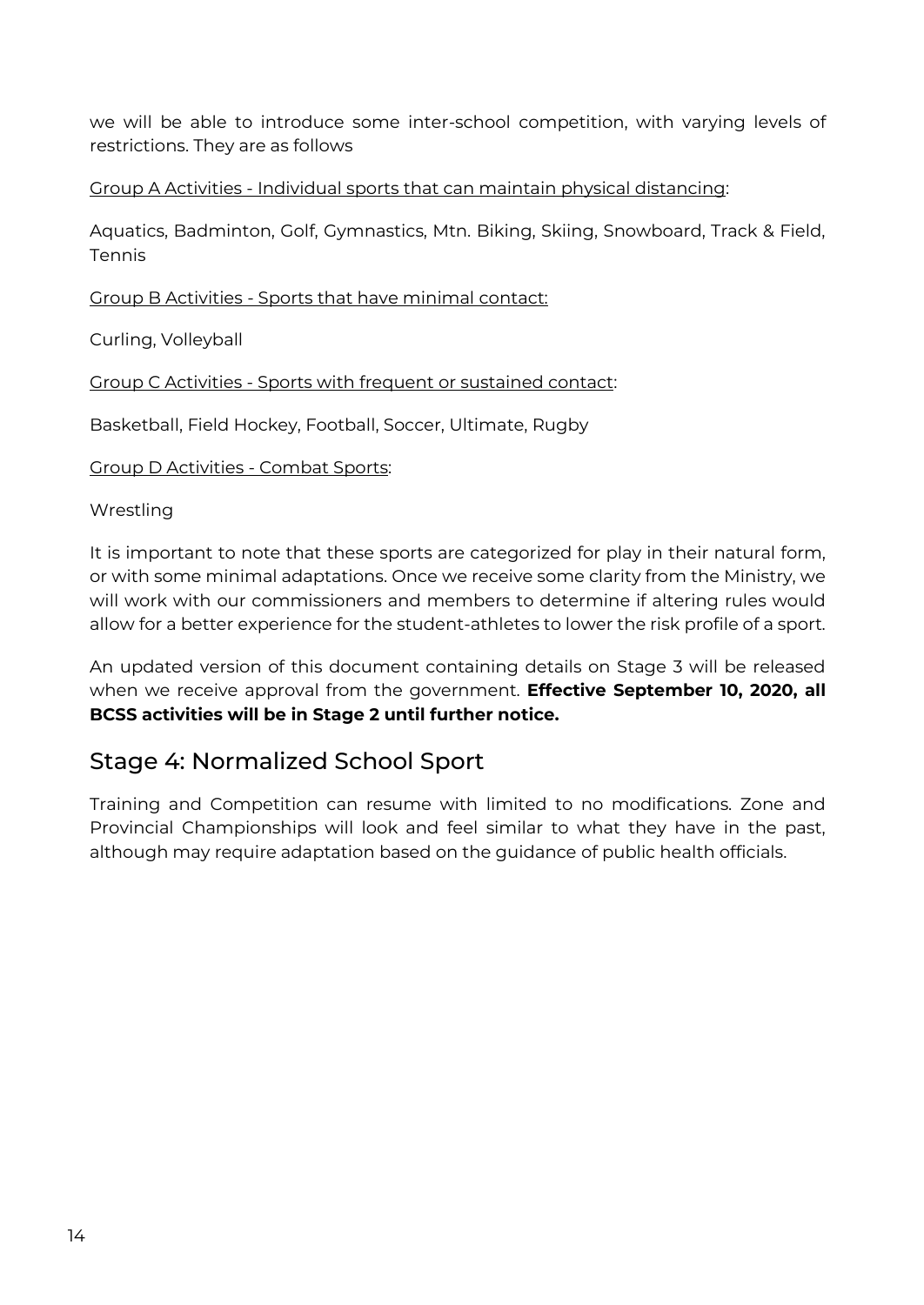## <span id="page-14-0"></span>**COVID-19<sup>1</sup>**

Coronaviruses are a large family of viruses found mostly in animals. In humans, they can cause diseases ranging from the common cold to more severe diseases such as Severe Acute Respiratory Syndrome (SARS) and Middle East Respiratory Syndrome (MERS). The disease caused by the new coronavirus has been named COVID-19.

COVID-19 was first identified in late 2019. It was declared a global pandemic by the World Health Organization in March 2020.

## <span id="page-14-1"></span>Transmission

Covid-19 is transmitted via liquid droplets when a person coughs, sneezes or sometimes talks or sings. If you are in close contact with an infected person, the virus can enter the body if droplets get into the eyes, nose, or throat. These droplets usually land one to two metres away, but they can land on another person if they are close by.

COVID-19 can also spread by touch. If droplets are left on objects and surfaces after an infected person sneezes, coughs on, or touches them, other people may become infected by touching these objects or surfaces, and then touching their eyes, nose or mouth. That's why it is recommended you cough or sneeze into your arm and wash your hands regularly.

## <span id="page-14-2"></span>Symptoms

Symptoms of COVID-19 are similar to other respiratory illnesses including the flu and common cold. The most common symptoms include:

- Fever
- Chills
- Cough or worsening of chronic cough
- Shortness of Breath
- Runny Nose
- Loss of sense of smell or taste
- Headache
- Fatigue

 $\ddot{\phantom{a}}$ 

- Diarrhea
- Nausea and vomiting
- Muscle Aches

<sup>15</sup> <sup>1</sup> BC Centre for Disease Control. [www.bccdc.ca](http://www.bccdc.ca/) (multiple pages). Accessed August 24, 2020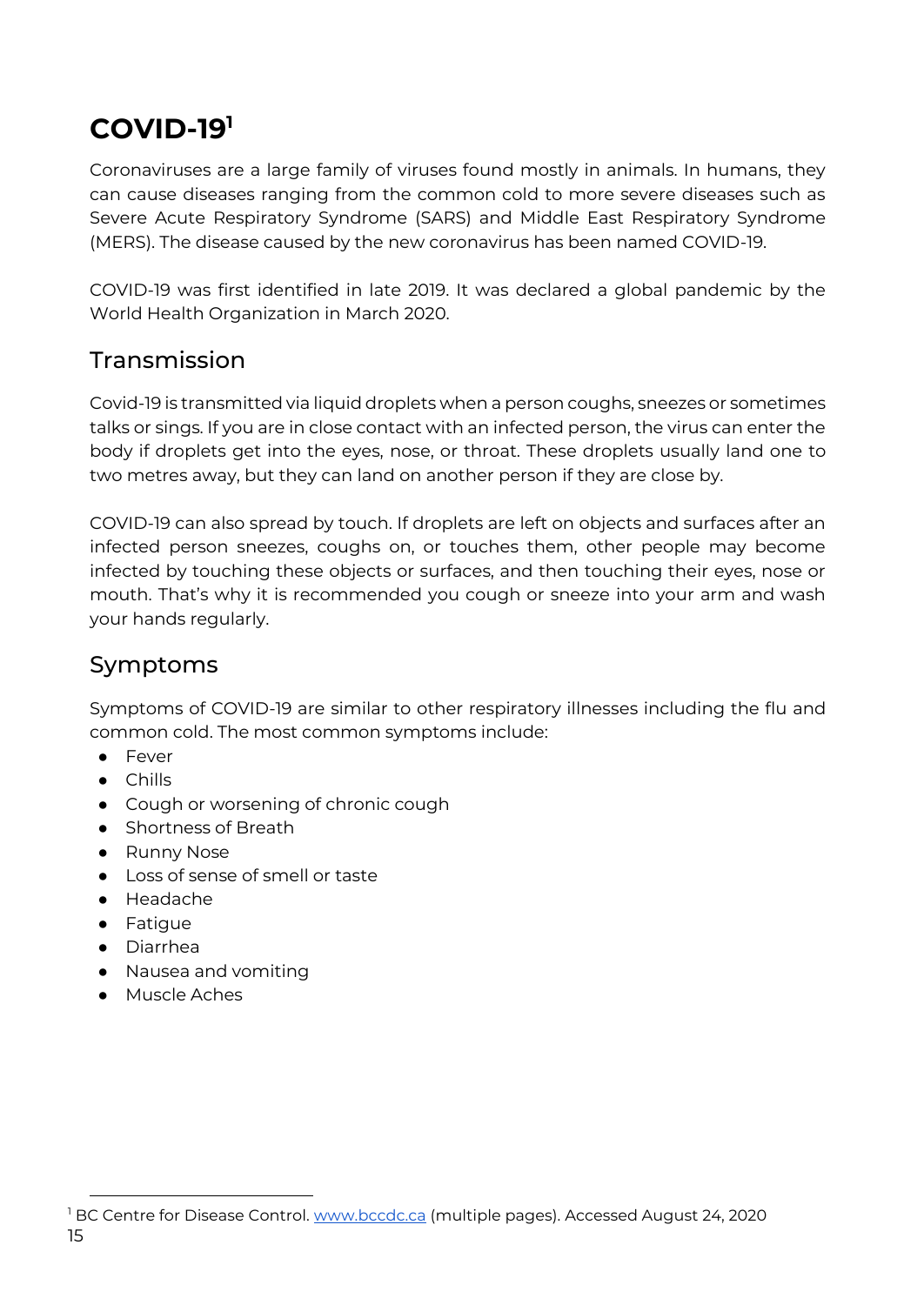### <span id="page-15-0"></span>Prevention

Prevention efforts to reduce exposure or spreading of droplets is focused in 3 key areas:

#### 1) Hand Washing

Wash your hands often with soap and water for at least 20 seconds. Where soap isn't available, using an alcohol-based hand rub (ABHR) is a suitable alternative

#### 2) Physical Distancing

Knowing that the majority of droplets fall to the ground in 1-2 metres, maintaining a physical distance of 2m is an effective way to lower the risk of transmission.

#### 3) Wearing a Mask

Non-surgical masks can act as a barrier of droplets and help stop the spread of droplets from a person's mouth, and nose when talking, laughing, yelling, singing, coughing or sneezing. Wearing masks should be used in combination with other preventative measures, but are important to wear when physical distancing can't be maintained, or if you or someone you care for is sick.

The BC Centre for Disease Control has an entire section of its website with specific information on COVID-19. For more information, please visit: <http://www.bccdc.ca/health-info/diseases-conditions/covid-19>

## <span id="page-15-1"></span>**RESOURCES**

ViaSport [Return to Sport Resources](https://www.viasport.ca/return-sport-resources)

[Provincial Sport Specific Return to Sport Guidelines](https://www.viasport.ca/sport-specific-guidelines) 

[BC Government Restart Plan](https://www2.gov.bc.ca/gov/content/safety/emergency-preparedness-response-recovery/covid-19-provincial-support/bc-restart-plan#getting-back-to-work)

[BC K-12 Education Restart Plan](https://www2.gov.bc.ca/assets/gov/education/administration/kindergarten-to-grade-12/safe-caring-orderly/k-12-education-restart-plan.pdf?bcgovtm=20200506_GCPE_AM_COVID_9_NOTIFICATION_BCGOV_BCGOV_EN_BC__NOTIFICATION)